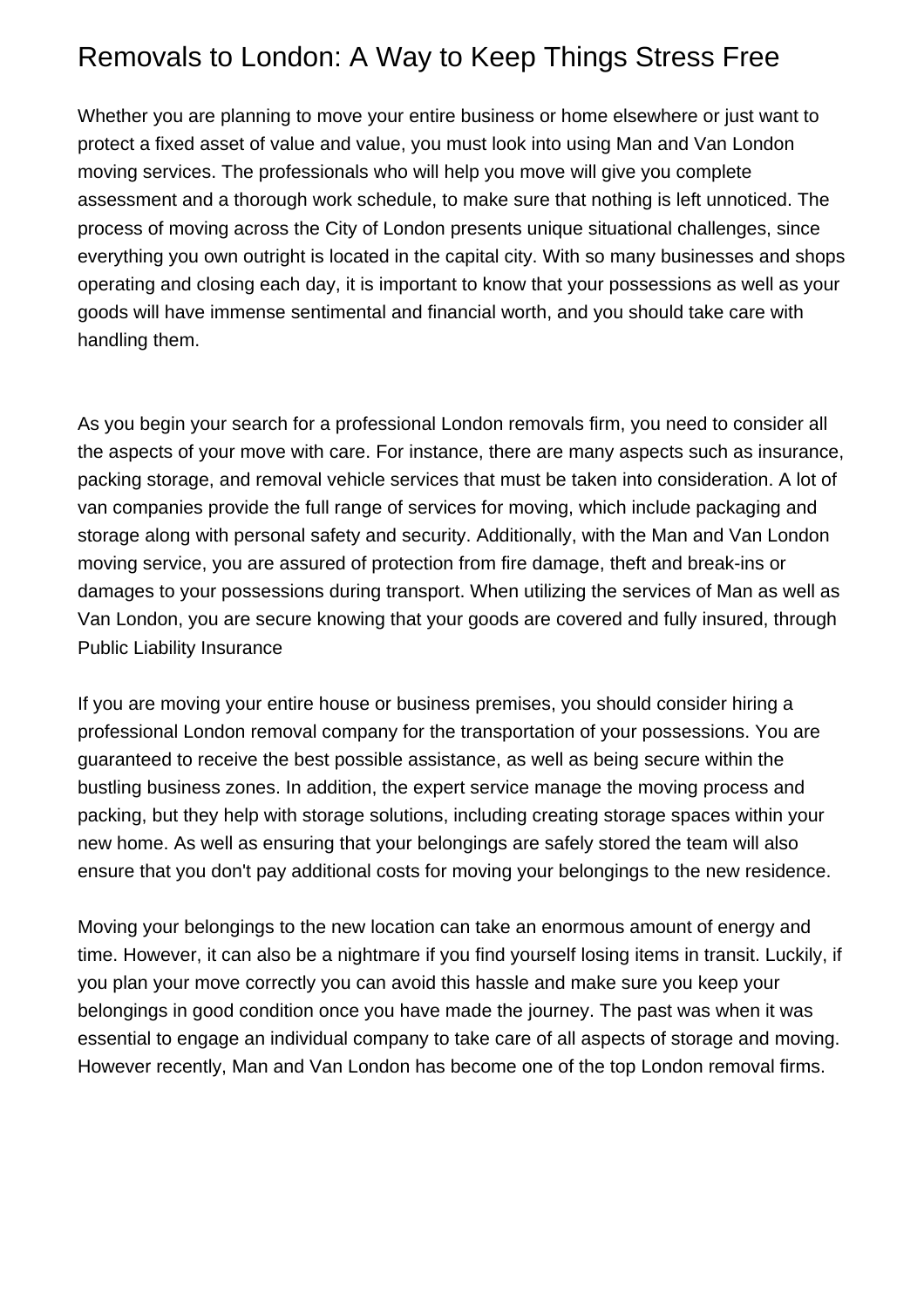



[moving van rental](https://www.amanwithavanlondon.co.uk/moving-van-hire-london-costs/) of the primary reasons people select Man and Van London for their next move is their reputation for providing quality storage and moving services. Additionally, the business has been in operation for the span of over 40 years, which means that they're constantly improving and are always thinking of strategies to increase their services. Moving into a new place is thrilling, but it can also be stressful and complicated, especially if you're unable to find somewhere to stay during your time. With low-cost man and van removal services in London and surrounding areas, you won't need to fret about these concerns. If you hire a reputable company and you'll be assured that you'll be able to pack and load your belongings in your car by yourself and you will not have to deal with the stress and frustration caused by leaving your belongings at a new address.

There are many aspects you should think about when moving into a new place. Fortunately that the Man and Van London team has made the process of packing and loading your belongings effortless. By creating a customised packing checklist and packing list, the London removal service helps you to plan out your move in order that you won't have to stress about anything. With tools that are specifically designed, like the portable external backpack which allows you to pack your most important and essential belongings in a straightforward manner which will ensure that you have everything you need for your new residence when you arrive.

[cheap man with a van near me](https://www.amanwithavanlondon.co.uk/cheap-man-with-van-london/) about using the expertise of a professional firm for all your needs related to moving is that you will be able to count on them to get your job